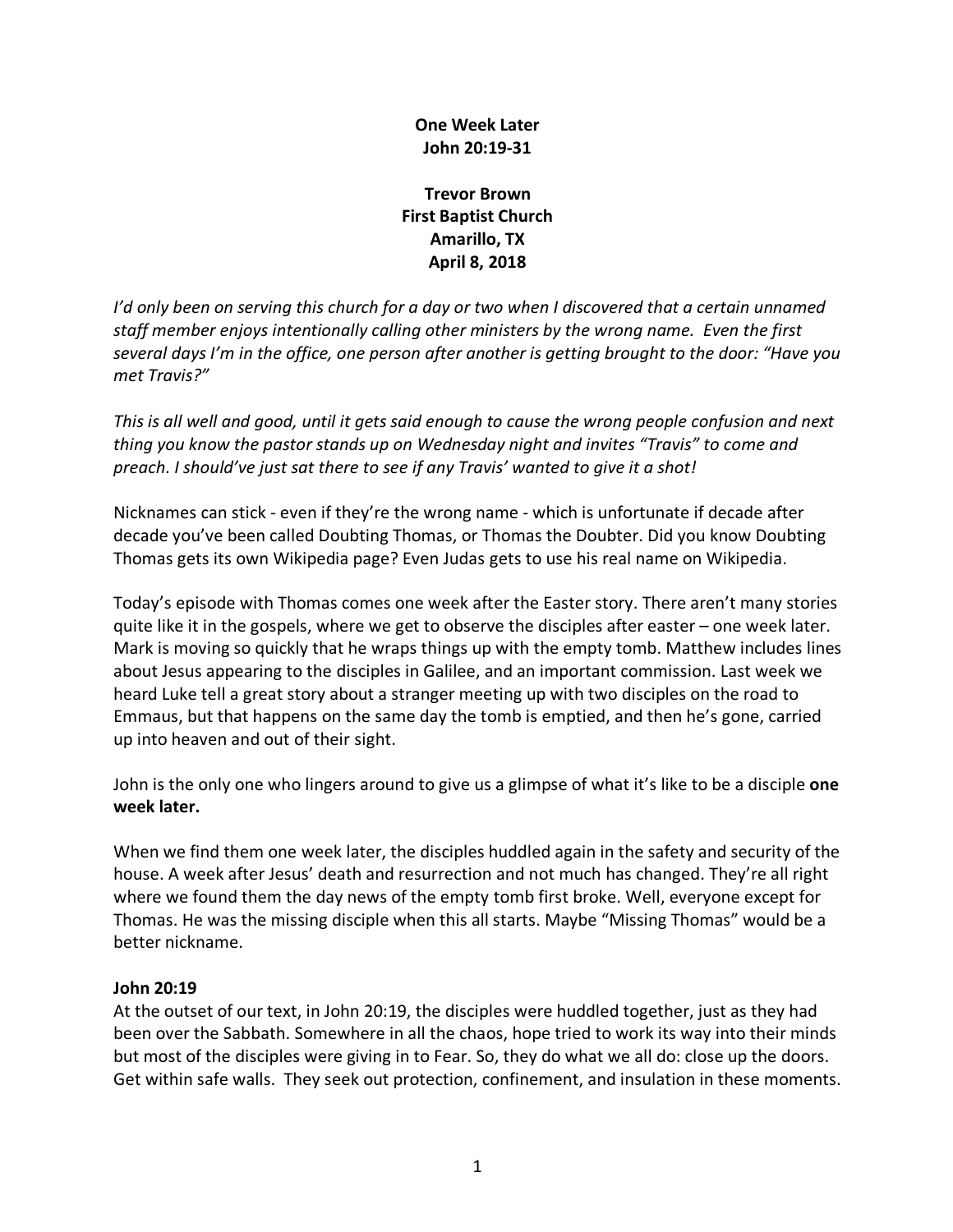#### **FEAR**

Fear has a way of doing that, doesn't it? Its sends us spiraling into self-preservation in search of security. Fear has a way of turning the focus inward. When we feel threatened or insecure, we start making sure the lines that separate us all are more and more clear.

It was fear of the Jewish leaders, we're told, that led them to safety of this space. If Jesus' body *was* gone, the high priest's henchmen would be on a search to find it. The first place they'd look would be here, right where Jesus' people had gathered. And if he had just caused enough of a stir to be put to death, and now he's missing, what are they going to want to do with us, they're thinking. Are we next?

Beyond the Jewish leaders they had plenty of others things to fear too. Everyone who knows them knows they left everything for this movement. They've given up so much, endured the scrutiny of those who didn't understand, to follow this teacher. Every deal they walked away from, every responsibility they shoved on somebody else, all of them know. So, it's likely that their fear of how others would perceive them made it all the more convenient to make sure the deadbolt was set.

Between the fear and uncertainty of how the outside world might react and the unsettling idea of who might be interested in coming in, the disciples sit huddled – behind locked doors. Suddenly, all the stirring slowed and the whispers trickled down quickly to silence. A familiar voice was coming from the center of the room.

#### **JESUS SHOW UP**

20:19b-23: You might assume that it would be nothing but relief when the text tells us Jesus is suddenly standing among them. But some of the fear might even be aimed at Jesus himself. After all, if he *was* alive, as those women kept insisting, he probably has a thing or two to say about the way they had all abandoned him. Guilt and shame at their failure might have given some of the disciples a reason to fear rebuke from the teacher they had promised to follow, *no matter what.*

But none of their mistakes or problems, none of their safe walls or locked doors, none of it is enough to keep Jesus from coming in. It's what he does. Jesus shows up in the places where we'd rather be left alone and refuses to let sin and death have the last word. Jesus shows up in every place we'd rather divide up the world, in every place where we quite like the walls we've made, in all the ways we're more comfortable with a segmented or polarized society and he offers a different word, a better way.

Twice he greets them with this pronouncement of peace, echoing his own words in John 14:27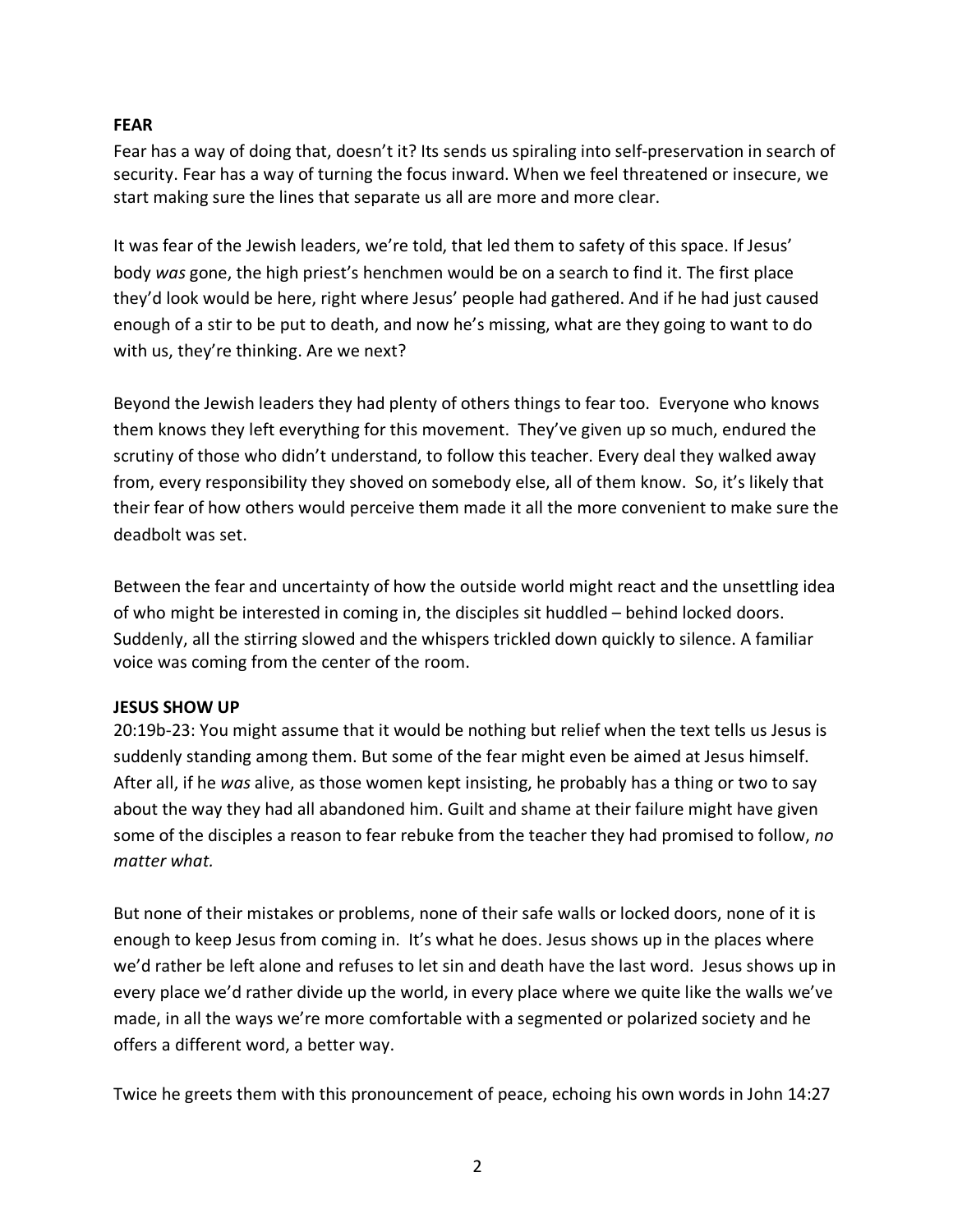# *"Peace I leave with you; my peace I give you. I do not give to you as the world gives. Do not let your hearts be troubled and do not be afraid."*

20:21 - "Peace be with you. As the Father has sent me, so I send you." And as he says this he breathes on them and invites them to receive the holy spirit.

## **TAKE A BREATH**

In midst of all this, their fear turns to rejoicing. "Before they saw him, all they had been able to see was the end of them. That locked up house was the end of the line for them, the end of the vision they had walked away from all other visions of their lives to serve. They had the breath knocked out of them, the life. They could not remember how to breathe."1

You know what it's like to struggle for breath? You've come from under the water and gasped for air or had the wind punched out of your stomach. Jesus knows that before they can hear or do anything else they need to breathe. The one who first created order out of chaos, now breathes peace into the chaos of their locked upper room, hope into their world of uncertainty. The words for 'wind', and 'breath', and 'spirit' in Scripture are the same (and that is true in both the Hebrew and the Greek).

The Scriptures teach us that God breathes over the waters and the universe takes form; God proclaims to a valley of bones through the prophet in Ezekiel 37:5**: "**I will make breath enter you, and you will come to life." the Psalmist proclaims, "Let everything that breathes praise God." (Psalm 150:6)

# **Just as God breathed his breathe, the breathe of life, into the dust of the earth and humankind comes to life, Jesus breathes and new life fills the room.**

John makes a point to remind us several times in chapter 20 that this is the first day of the week, the first day of something new. The resurrected Jesus is announcing to the world the beginning of a new creation, a new wind through which he intends to recreate the world.

## *And Thomas wasn't there.*

Maybe he was out comforting or helping others, or looking for supplies for the other disciples, or dealing with illness, or an emergency at home that demanded his attention. Some assume that he had lost faith entirely, but he's back with them soon enough so that's probably not the case. Wherever he is, he's definitely in distress.

I like to picture the disciples arguing over who has go pick up the dinner for them all, and Thomas draws the short straw. Having said that, can we all agree that Thomas picked an unfortunate time to go out for pizza?

## **DOUBT?**

<sup>&</sup>lt;sup>1</sup> Barbara Brown Taylor, "Take A Breath," Duke University Chapel (April 23, 2017)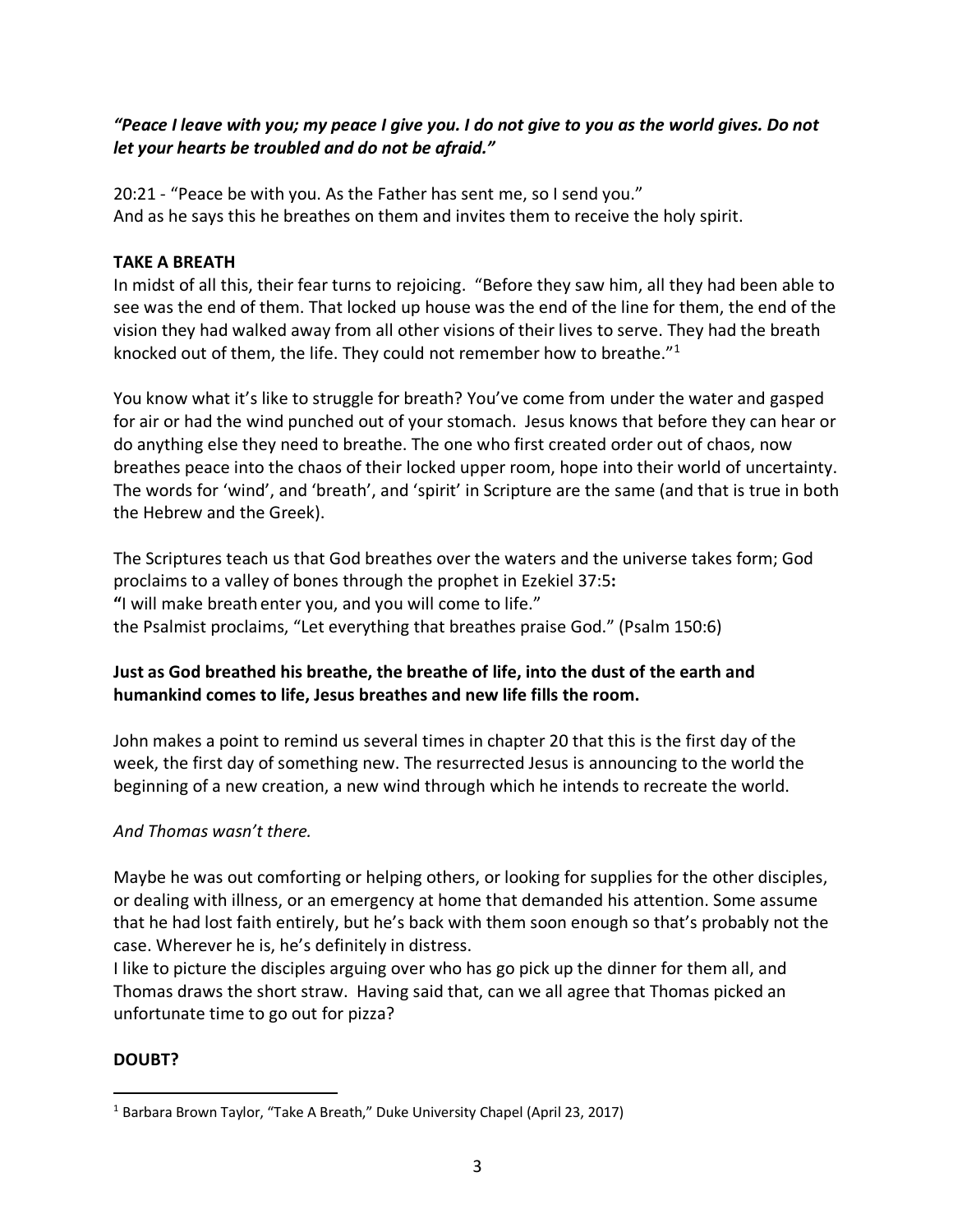And the disciples try to fill him in, but he isn't having it. The traditional reading of this text faults him for this, but is he really asking for anything more than what the other disciples have experienced? In the usual interpretation of the story, his problem was that he needed tangible proof that God had actually raised Jesus from the dead. He's seen as the holdout, the guy who wouldn't take anyone else's word for anything. He wanted the evidence for himself and without that, Thomas said, he would not believe.

#### *---*

# *Roy "Wrong Way" Riegel*

*On January 1, 1929, the Golden Bears faced the Georgia Tech Yellow Jackets at the Rose Bowl in Pasadena, California, USA. Midway through the second quarter, Roy Riegels find himself the fumble of a lifetime. He scooped it up off the ground, just 30 yards away from the Yellow Jackets' end zone. But after bouncing off a few palyers and loosing his bearing, Riegels ended up running 69 yards in the wrong direction. In his own words:*

*I was running toward the sidelines when I picked up the ball," Riegels told The Associated Press. "I started to turn to my left toward Tech's goal. Somebody shoved me and I bounded right off into a tackler. In pivoting to get away from him, I completely lost my bearings."2*

*His quarterback, known for his speed, finally caught up with Riegels at California's 3-yard line and tried to turn him around, but he the pile of players behind them landed them tackled on the 1 yard line. The Bears would be forced to punt, Tech blocked the punt, and the result is a 2 point safety, the difference in this game between winning and losing.*

*His wrong-way run in the 1929 Rose Bowl is often cited as the worst blunder in the history of college football. According to one article, there were approximately 4,500 stories totaling an estimated 250,000 column inches written about Riegels' wrong way run in newspapers across the United States.3*

*The unfortunate thing is that Roy Riegels was the captain of that team and that season he was named an NCAA All American. Cal's coach Nibs Price gave credit to Riegels as the smartest player he ever coached. But one blunder, and he'll forever be known as Wrong Way Roy. ---*

For centuries Thomas hasn't been able shake the nickname he gets for supposedly being a skeptic. He makes one demand, and his whole identity is marked with the word Doubter, as if that was such an uncommon thing. As if none of the other disciples had doubts? As if we haven't had our own questions?

But listen to what he says, what he wants: "Unless I see the mark of the nails in his hands," Thomas says, "and put my finger in the mark of the nails and my hand in his side, I will not

 <sup>2</sup> Richard Goldstein, "Revisiting Wrong Way Riegels" (Dec. 25, 2003), *The New York Times*

<sup>3</sup> Ron Fimrite, "Nowhere To Hide" (Oct. 15, 1990), sportsillustrated.com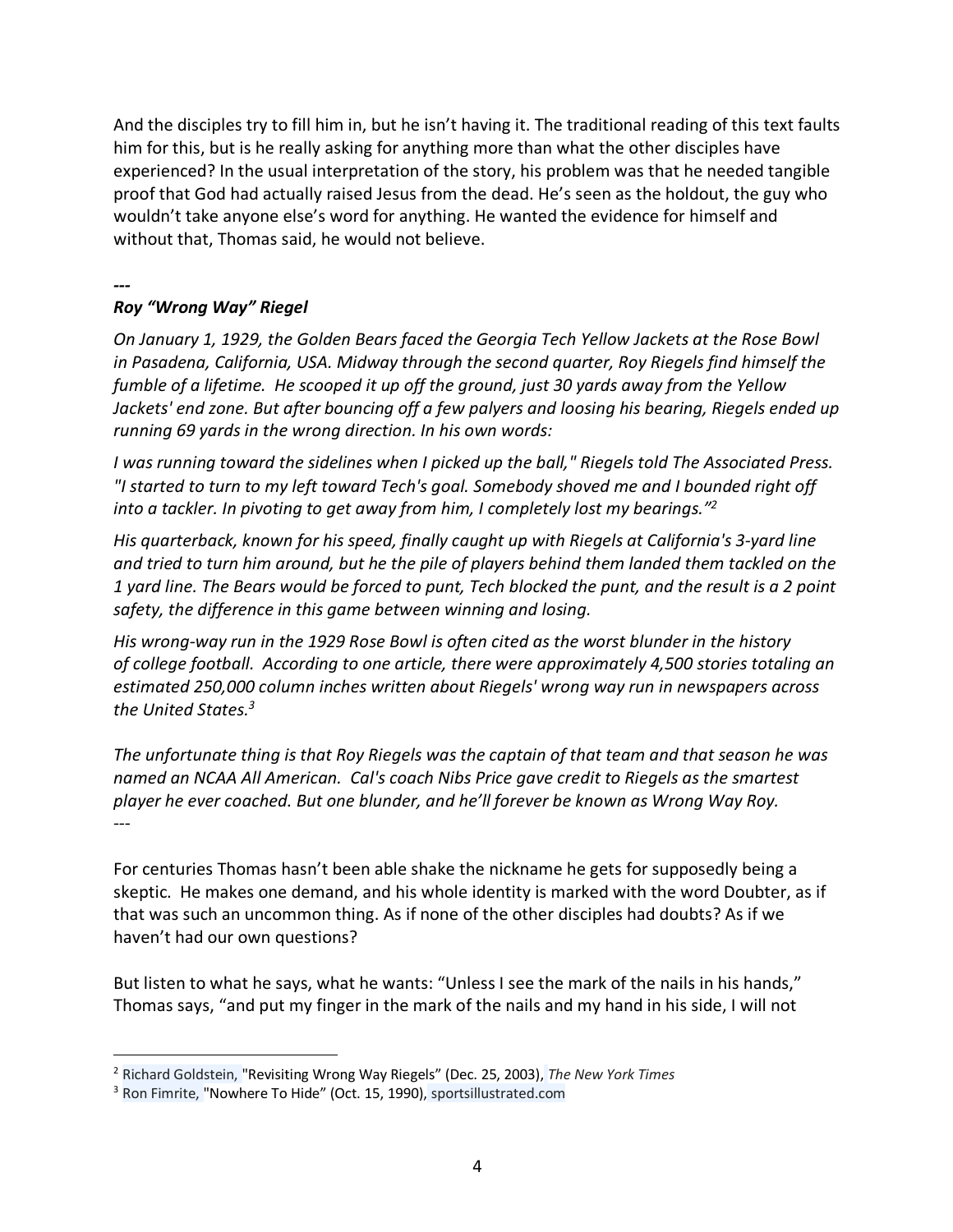believe." It's the wounds he wants to see, not just the face. He wants to touch the places where the Jesus he knew so well was hurt, where the spear went into his side even after he was dead. Is he having problems believing that Jesus is risen or is he wanting to know something else? He doesn't argue with the disciples about whether or not they've seen him. He doesn't directly dispute that he's risen. What he wants to see are the wounds.

But he wasn't there. He'll have to sit in the middle of those questions for days, the longest days of his life. I bet the other disciples came and went, took care of a few family needs, daily tasks. Not Thomas – I bet he was glued to a chair in that upper room thinking "there's no way I'm missing it if it happens again!"

## **ONE WEEK LATER**

20:26 – One week later, and John sets the scene almost identically, except of course, that Thomas is with them. Thomas gets a tough reputation from this story, but the 10 disciples who have already seen and been sent by Jesus are right where he left them. Their safe walls are still there and the door is still locked. After all that commotion and rejoicing, its seems like a week later not much has changed. It's a real temptation, isn't it? We can pack the place out and rejoice about what God accomplished, but we all get uncomfortable when we have to face what that will require of us. You can still hear Jesus' words lingering in the locked room: "As the Father sent me, so I send you." "As the Father.." is easy to hear, but we struggle with the "so I send you" part.

#### **"AS-SO" LIVING**

Miroslav Volf says that "Christian practices have what we may call an as-so structure…: As God has received us in Christ, so we are to receive our fellow human beings […] We must say: As Christ, so we."4

If the world knew of Jesus' sending only by what it looks like when we are sent by him, how would they understand Jesus? Would they see sent disciples who live out a full gospel?

As the father is compassionate, so you must be compassionate.

As you have been forgiven, so must you forgive. Paul joins in saying the same:

"As God has called each, so let each walk." (1 Cor. 7:17)

"As Christ was raised from the dead, so we might also live anew." (Roman 6:4)

"As Christ accepted us, so we should accept one another. "(Rom. 15:7)

"As you received Christ Jesus as Lord, so walk in him." (Col. 2:6)

"As we have worn the likeness of the man made of dust, so we shall wear the likeness of the heavenly man."  $(1$  Cor. 15:49)<sup>5</sup>

"As the father has sent me, so I send you."

One week later, and the as-so structure of imitating Jesus is already breaking down.

 <sup>4</sup> Miroslav Volf and Dorothy Bass, *Practicing Theology: Beliefs and Practices in Christian Life* (2002), 250.

<sup>5</sup> Compiled by David Augsburger, *Dissident Discipleship* (2006), 32.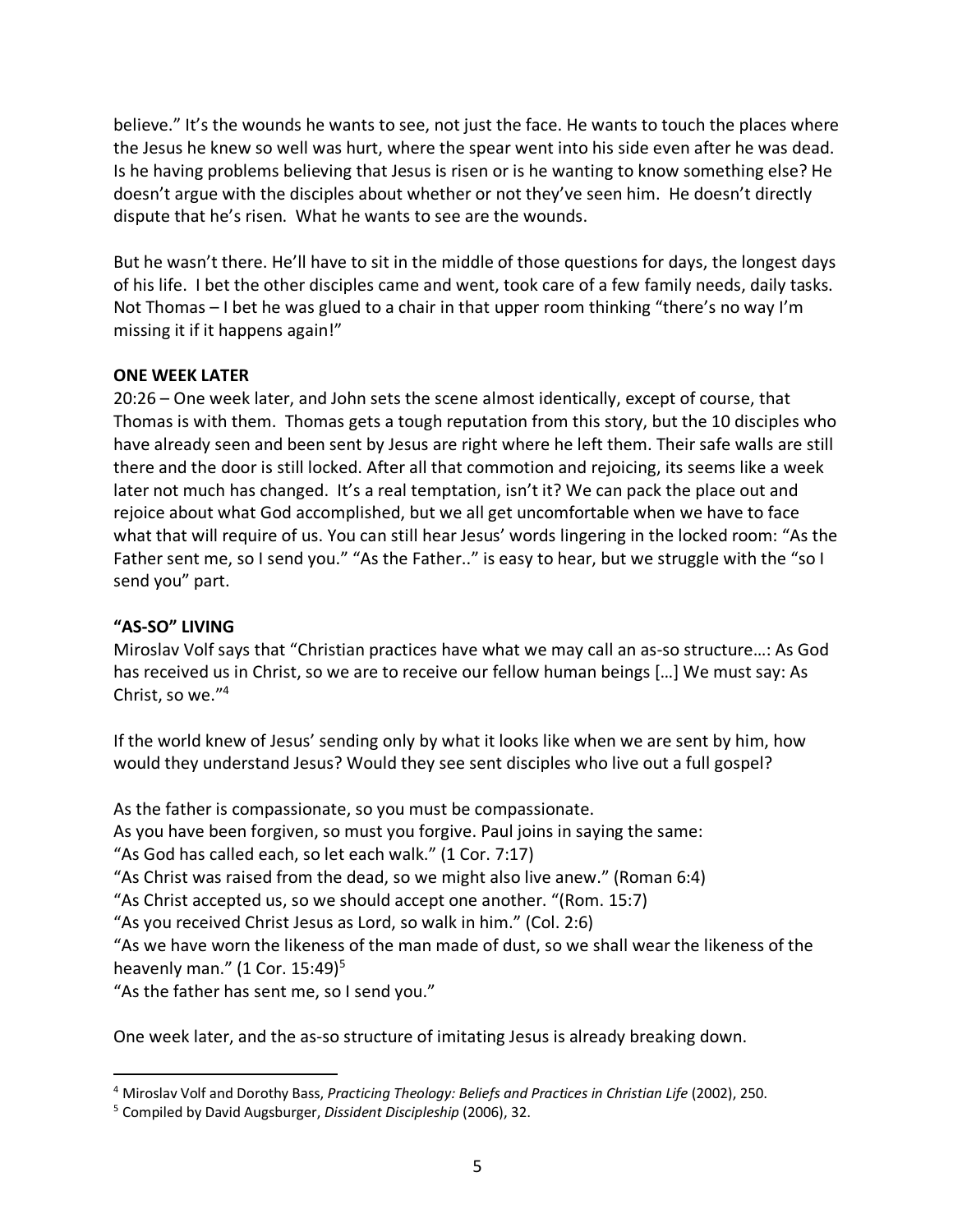But Jesus shows up again (the second Sunday night in a row). After greeting them, Jesus addresses Thomas and invites him to carry out the tests he had demanded, to put his finger in the nail prints and his hand in the side. "Do not be unbelieving," he says, "but believing." Many translations use the word "doubt" here, and Thomas gets that eternal nickname from it, but it's literally the negation of faith. Doubt, in English, speaks of questions and uncertainty. Jesus isn't upset about your questions or curiosity. What he addresses here is unbelief. With his invitation, Jesus shows Thomas not only are his doubts okay, but Jesus isn't surprised by them. He knows every one of them before he shows up, and he can handle all of yours too.

Some think that Thomas actually touches and inspects Jesus. Since the 5<sup>th</sup> century, artists have depicted this scene. The most famous, painted by Carvaggio, is titled "The Incredulity of Thomas" and like many readers through the years he portrays the inquisitive Thomas with his finger deeply probing Jesus' wounds. But John doesn't say anything about this. In fact, Jesus notes that Thomas believes because he has seen – not because he has touched. He doesn't even need to carry out the test. The sight of Jesus and his wounds seems to be enough.

So, was his doubt really all about seeing for himself? Or is he looking for something specific? Thomas didn't just ask for proof that Jesus was alive. He wanted to see the wounds of the risen Jesus. Maybe he needs to see for himself that the risen one is the same one who died—who hasn't come back all healed up and good as new but bares on his body a story that unmasks the powers of this world for what they are.

He sees the wounds and immediately believes because he's struck by the reality that this isn't a shiny new phantom or a fleeting ghost. As Barbara Brown Taylor put it, the one that "God has raised up is the same one who was damaged beyond all human repair. He is looking for evidence that this Messiah knows everything there is to know about the worst kind of breathlessness and will never overlook theirs."6

If this isn't the same Lord he saw marred beyond recognition, then what is Thomas supposed to believe? That Jesus' new life in God has nothing to do with his old one? Are the troubles of this world just a passing illusion?

When he sees the marks on Jesus' body, Thomas cannot help but believe that Jesus' resurrected life means something for his life, and for every life. He can see that no matter how hurt or scarred we might be, Jesus has new life for that too. He has discovered for himself that there is no amount of sin Jesus cannot overcome and no amount of death that he cannot undo.

Easter isn't over. God has brought new life into the world and he offers it now to you – and to anyone who would believe. And through you he intends to offer it to the world.

 <sup>6</sup> Barbara Brown Taylor, "Take A Breath," Duke University Chapel (April 23, 2017)